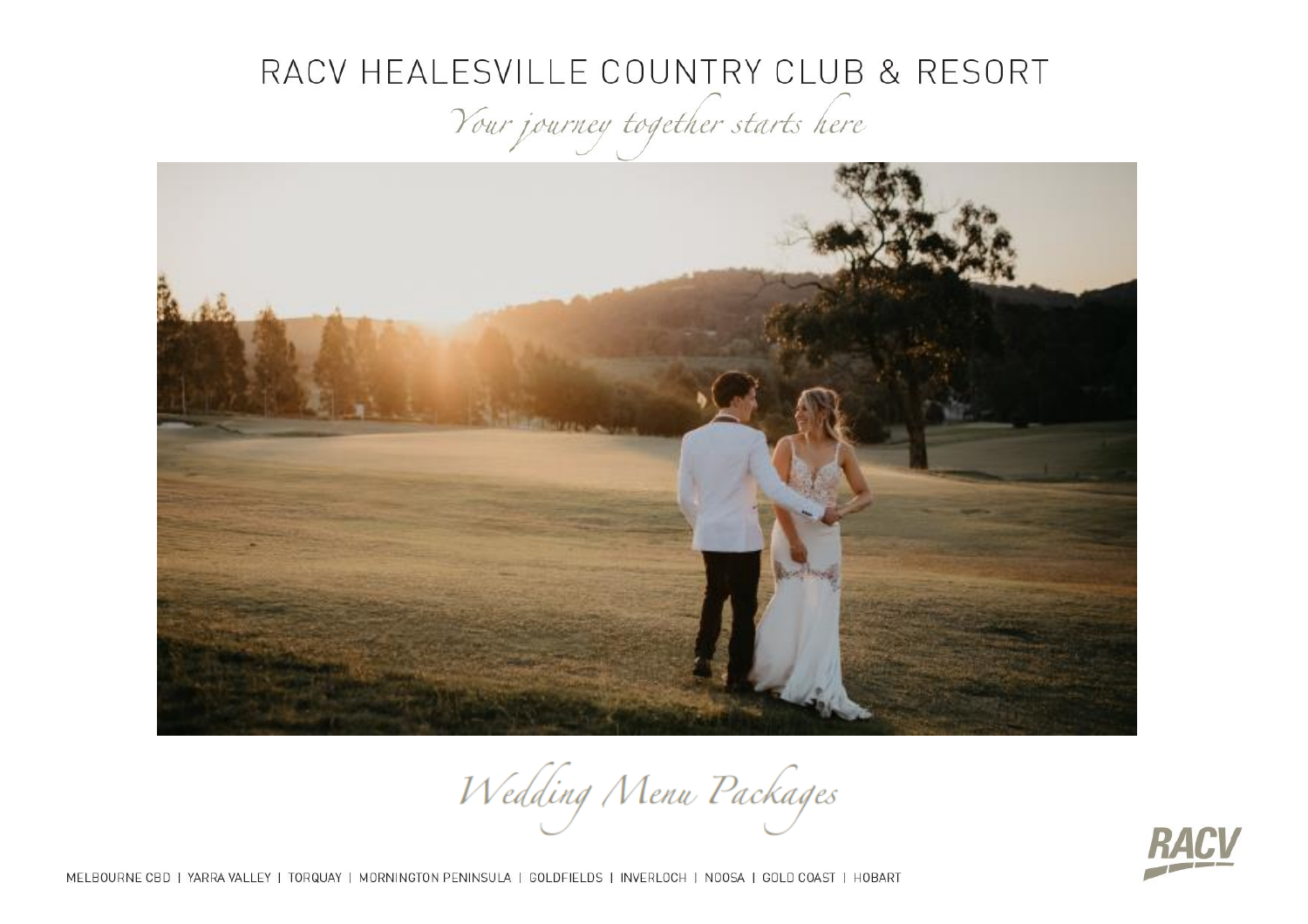Your journey together starts here

### Gazebo Ceremony \$2,000

For a ceremony with a difference, RACV Healesville Country Club & Resorts modern, architecturally inspired gazebo with dramatic mountain backdrop and rolling green lawns creates a stunning setting. The option of a lavishly decorated lawn marquee provides another choice for those wishing to truly maximise the stunning natural surrounds.

#### Inclusions

Red carpet 34 white garden chairs Signing table PA system and AV operation iPod connection 2 microphones

#### Additional Items and Services\*

Personal wedding coordinator in attendance Golf cart hire – for onsite wedding photos Use of grounds for wedding photos Additional garden chairs available Alternative indoor venue in case of inclement weather Talk to your wedding coordinator about additional options and pricing.



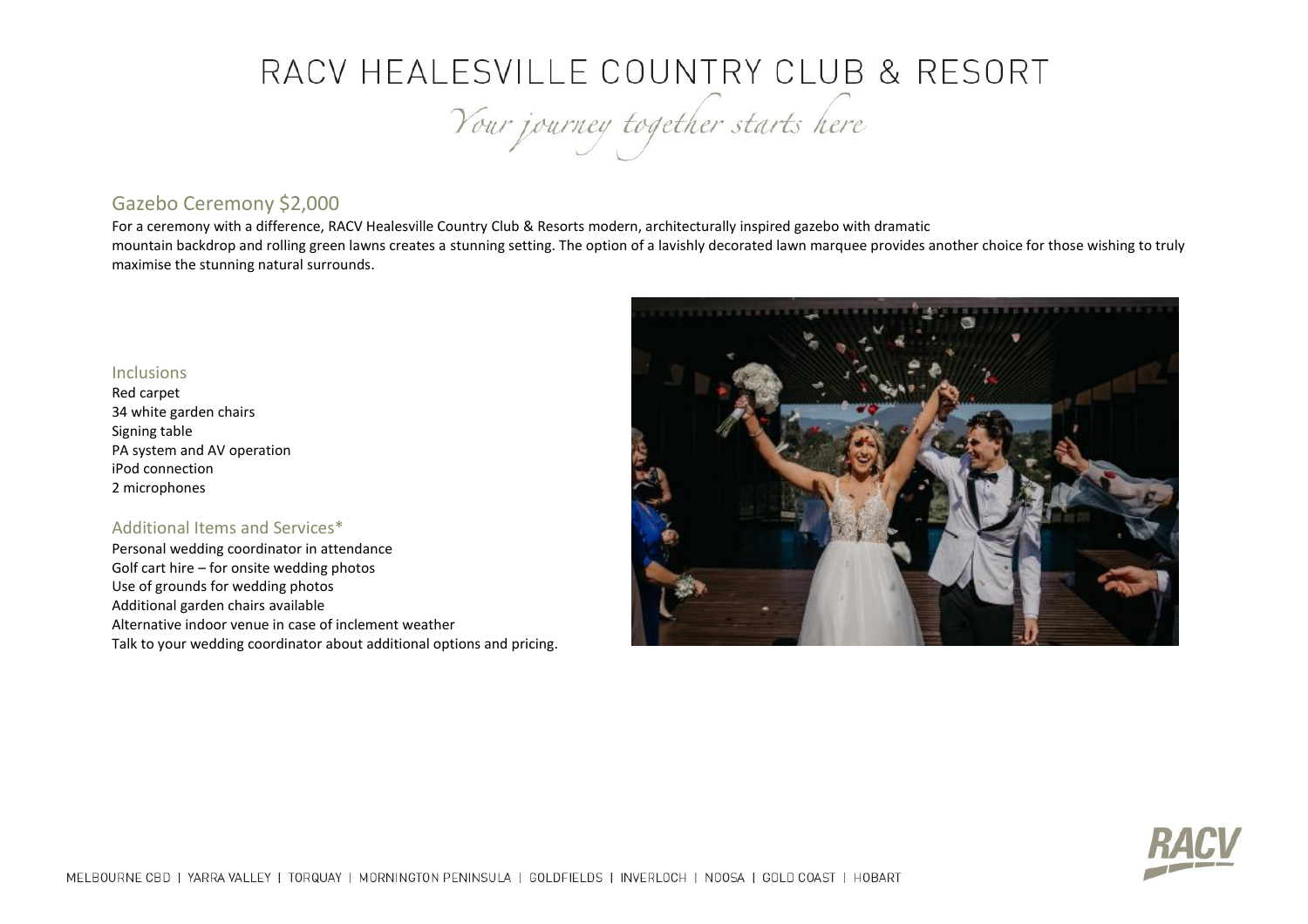Your journey together starts here

### OUR RECEPTION VENUES

#### Ballroom

This beautiful space is pillarless with high ceilings and offers stunning views of Mt Riddell. The Ballroom can host 220 guests seated with a dance floor or 240 without and has a small adjacent boardroom which is perfect for the bridal party to unwind pre-reception.



### Intimate Weddings

Our range of beautiful event spaces are also available for small, intimate occasions with bespoke private dining packages. Please contact us for more information.



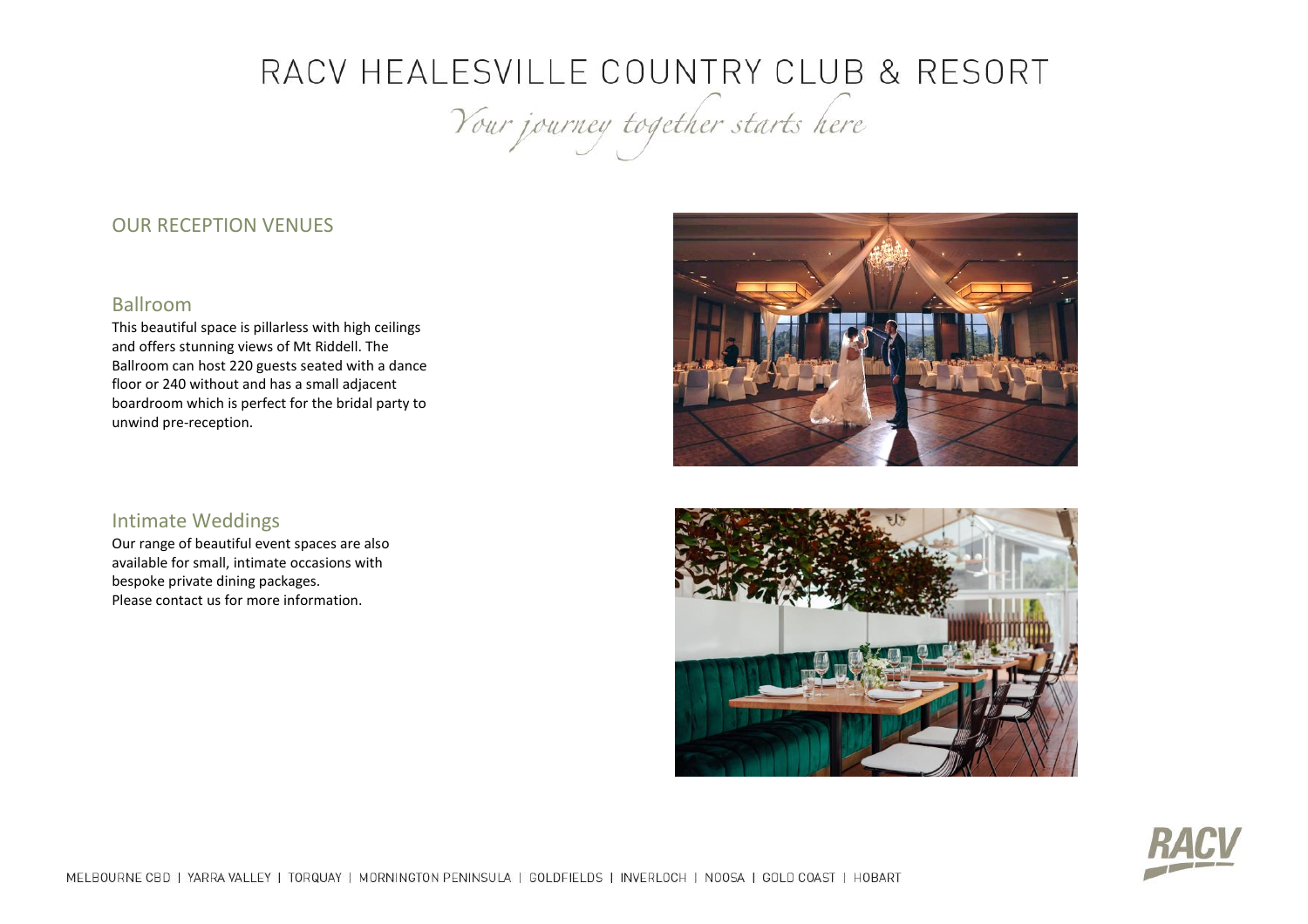Your journey together starts here

### WEDDING PACKAGES \*Prices until December 2023

### STANDARD PACKAGE \$200 per person

Pre-dinner canapés - 30 minutes 3 course menu Alternate entrée, main & dessert or 4 hour cocktail package

Freshly baked sourdough Cake service - cutting and serving of wedding cake on platters per table

4.5 hour standard beverage package Freshly brewed tea, coffee and petit fours

### DELUXE PACKAGE \$210 per person

Pre-dinner canapés - 30 minutes 3 course menu Alternate entrée, main & dessert

Freshly baked sourdough Cake service - cutting and serving of wedding cake on platters per table

5 hour deluxe beverage package Freshly brewed tea, coffee and petit fours

## PREMIUM PACKAGE

\$220 per person

Antipasti grazing station for post ceremony Pre-dinner canapés - 30 minutes 3 course menu Alternate entrée, main & dessert

Freshly baked sourdough Cake service - cutting and serving of wedding cake on platters per table

5.5 hour premium beverage package Freshly brewed tea, coffee and petit fours

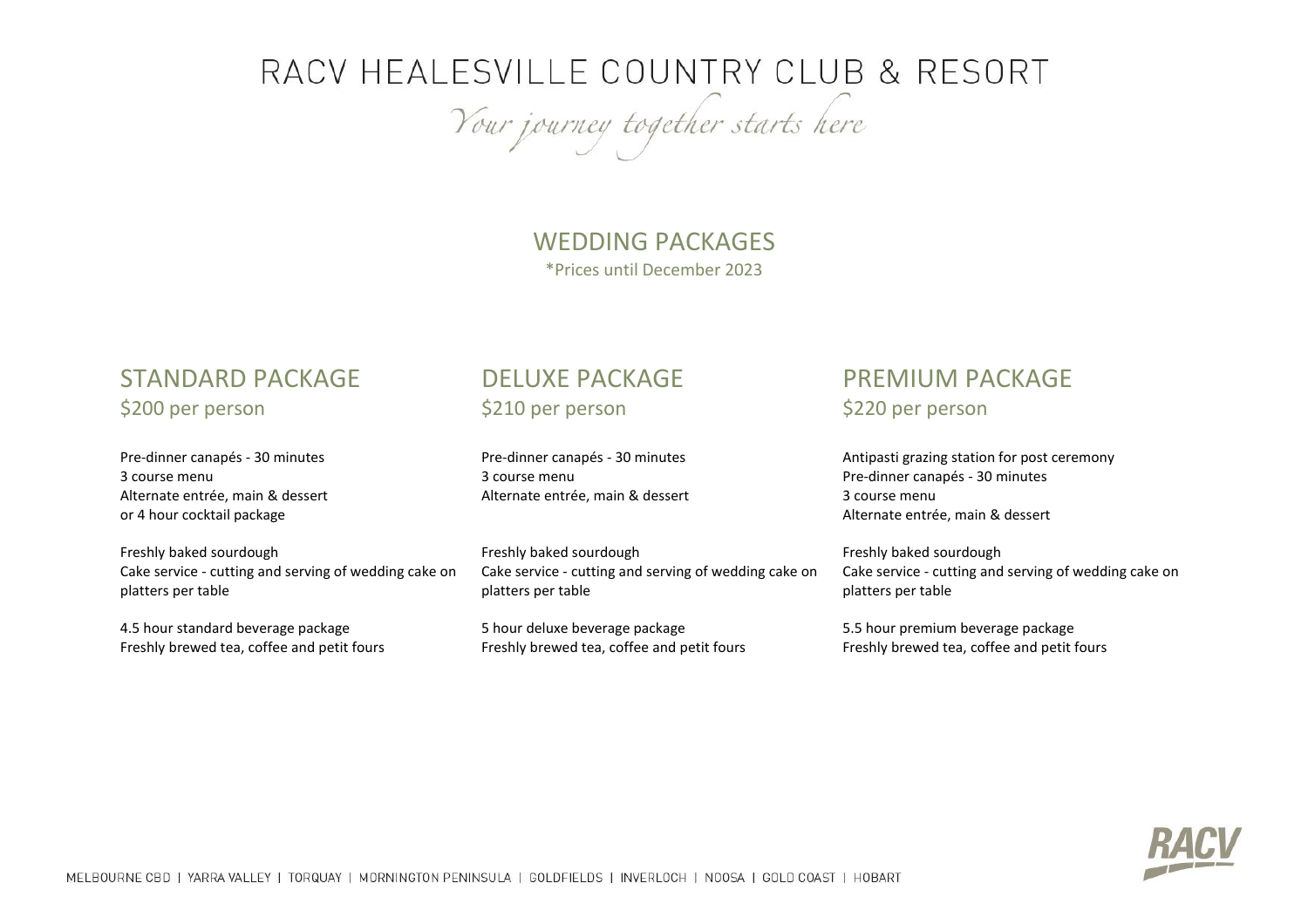Your journey together starts here

### COMPLIMENTARY PACKAGE INCLUSIONS

Private 3 course menu tasting of your chosen wedding menu\* Event set up and placement of bonbonnieres and place cards Complimentary wedding retreat room White or black chair covers White or black tablecloths and napkins White or black skirting for bridal table White or black clothed gift and cake table with cake knife Personalised wedding menus and guest list Lectern with fixed microphone Standard dance floor, 6m x 6m Personal Wedding Coordinator for the entire planning process and on the day Personal waiter for your wedding Operation supervisor for night of wedding Complimentary accommodation for the newlywed couple on their wedding night Complimentary room hire when there are 80 guests (or more) for Ballroom





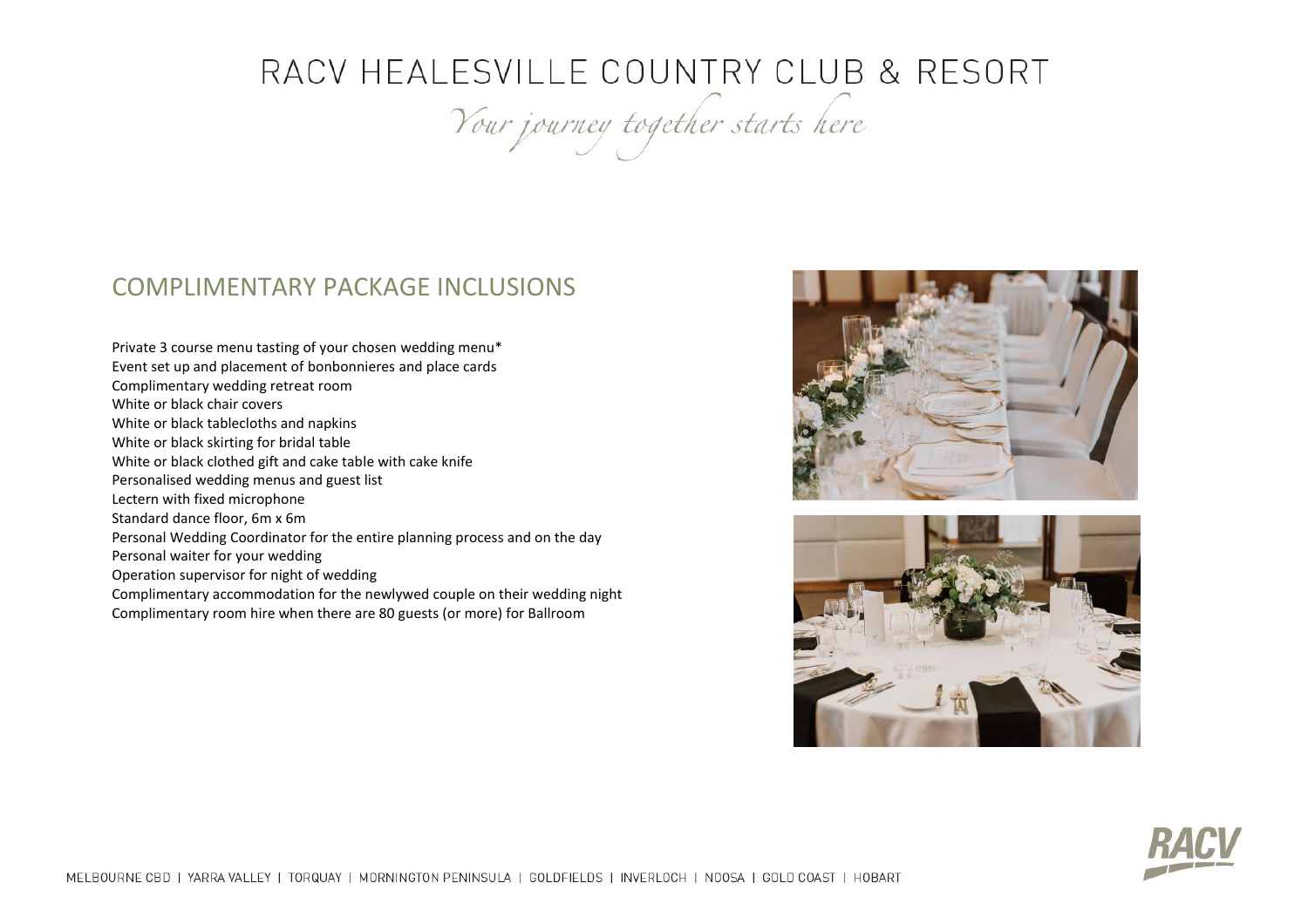Your journey together starts here

### SAMPLE MENU

RACV Healesville Country Club & Resort combines the Yarra Valley's premium produce and the freshest seasonal ingredients to create a wedding menu which will surely impress. Your guests will be welcomed on arrival with a selection of exquisite canapés and selected beverages in the pre-function areas, followed by an alternating three course menu served with selected beverages, including sparkling wine to toast your new life together.

### Canapés

Please select 3 canapés which will be served for half an hour

Smoked salmon with dill cream Yarra Valley Dairy Persian fetta whip Buxton trout mousse Rare roast beef and mustard mayonnaise Spinach and feta risotto ball Lamb and garlic kofta Mushroom and goats cheese arancini Peking duck wellington

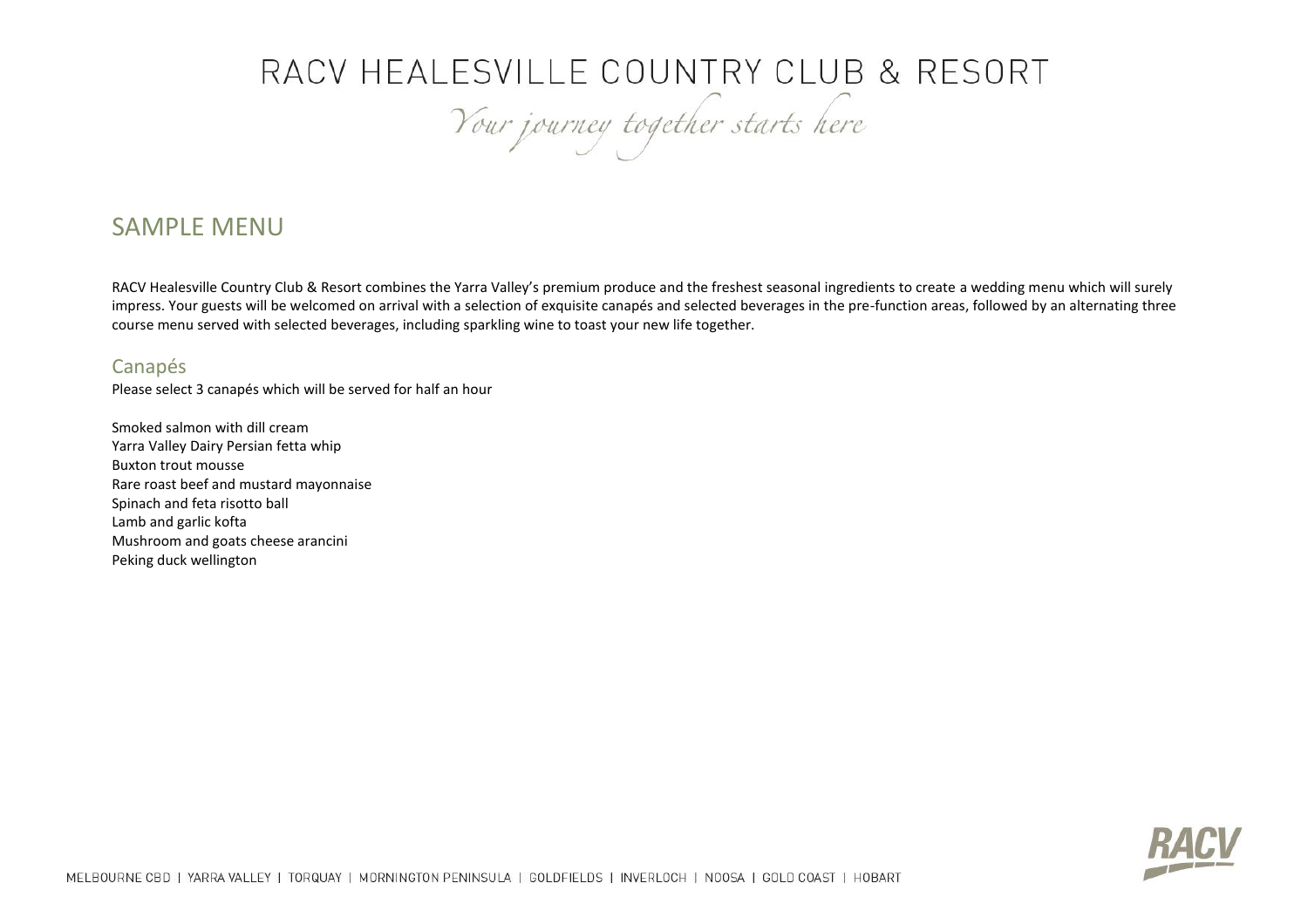Your journey together starts here

### Plated Menu

Please make your selection of 2 dishes to be served alternately. Dessert can be either plated or roaming dessert canapés.

### Entrée

Tastes of the Yarra Valley - Our iconic grazing platter highlighting the finest Yarra Valley produce Smoked salmon ribbons with brioche, cucumber, lemon aioli, nasturtium and capers Garlic roasted cauliflower open tart with pomegranate molasses and sumac and micro herb salad Caesar salad, soft poached egg, baby cos lettuce, bacon, garlic aioli, shaved parmesan and anchovy Caramelised onion and goat cheese tart with roquette salad, reduced balsamic and tomato chutney Nutrition bowl of marinated tofu, brown rice, edamame, cucumber, beetroot, toasted sesame and chilli lime dressing

#### Main

High Country pork cutlet with broccolini, carrot and fennel puree and green apple ginger salsa Free range chicken breast supreme, warm Moroccan spiced couscous, dukkah, tomato and cardamom sauce Roasted Coldstream beef fillet, sweet potato galette, caramelised shallots, pea puree and red wine jus Tasmanian grilled salmon, crushed citrus potatoes, greens, black olive and Persian salsa Pan fried gnocchi, baby spinach, bell peppers, porcini cream, salsa verdi parmesan

### Side Dishes \$4.50 per person/per dish

Duck fat rosemary roasted potatoes Creamy mashed potato Steamed or Roasted mixed vegetables Dressed baby leaf salad Sweet potato chips Truffle and parmesan fries Garden salad of baby leaves, cherry tomatoes, cucumber and balsamic vinaigrette

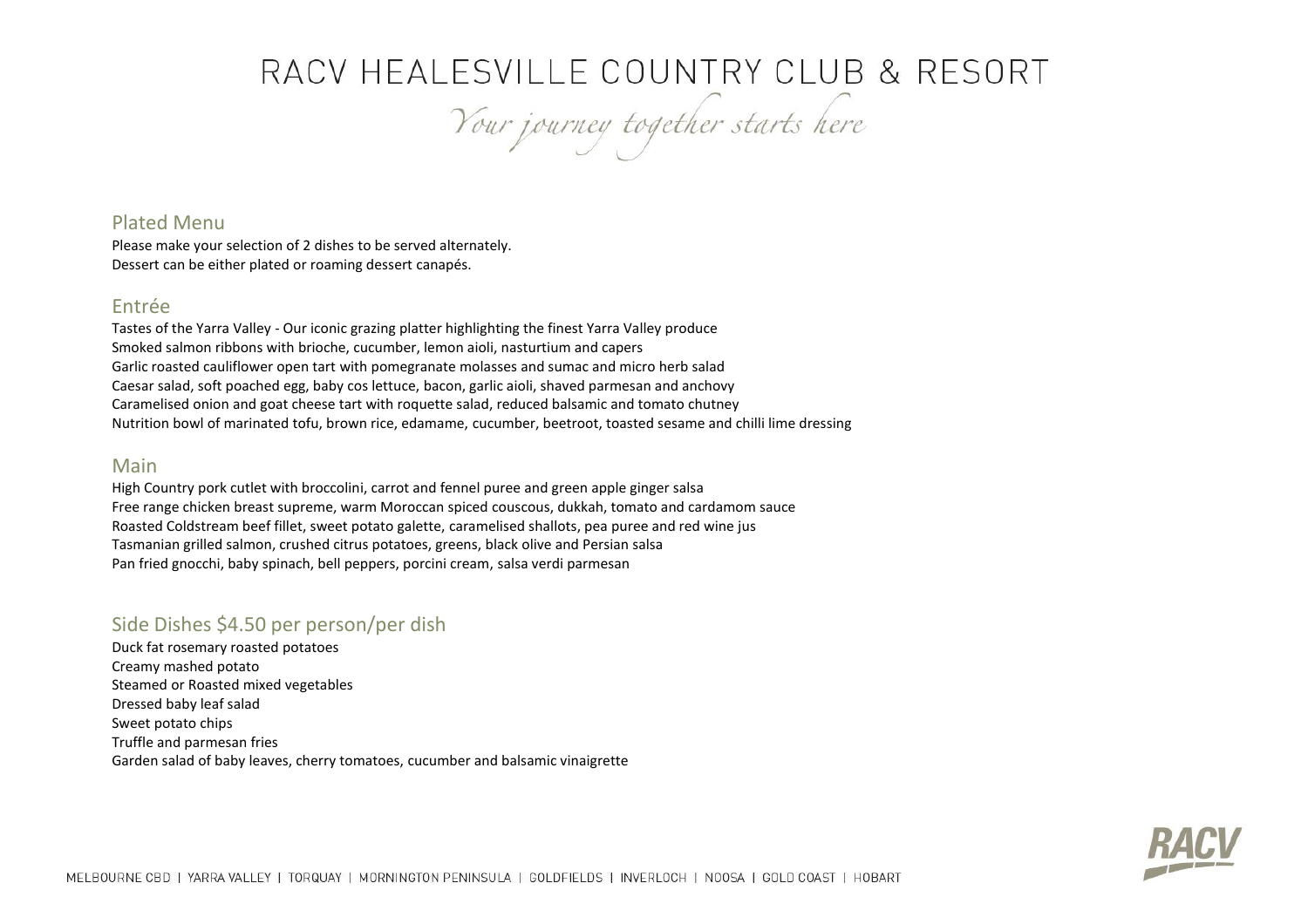Your journey together starts here

### Plated Dessert

Strawberry and pistachio mousse, micro mint and fresh strawberries Chocolate tart, salted caramel rosemary popcorn with double cream Orange blossom crème caramel, strawberry mint salad and spiced nut crisp Petite pavlovas, mango cream, seasonal fruit Dark chocolate panna cotta, citrus and chocolate crumb Honey Bavarois, grain crumble and poached seasonal fruit

### Roaming Dessert Option

Please make your selection of 3 canapés

Lemon meringue cones Salted caramel chocolate tarts Belgium chocolate mousse in waffle baskets Strawberry and Chambord mascarpone tarts Assorted macaroons Raspberry and white chocolate cones Tiramisu cones Petite lemon cheesecake

Freshly brewed coffee, tea and chocolate petit fours





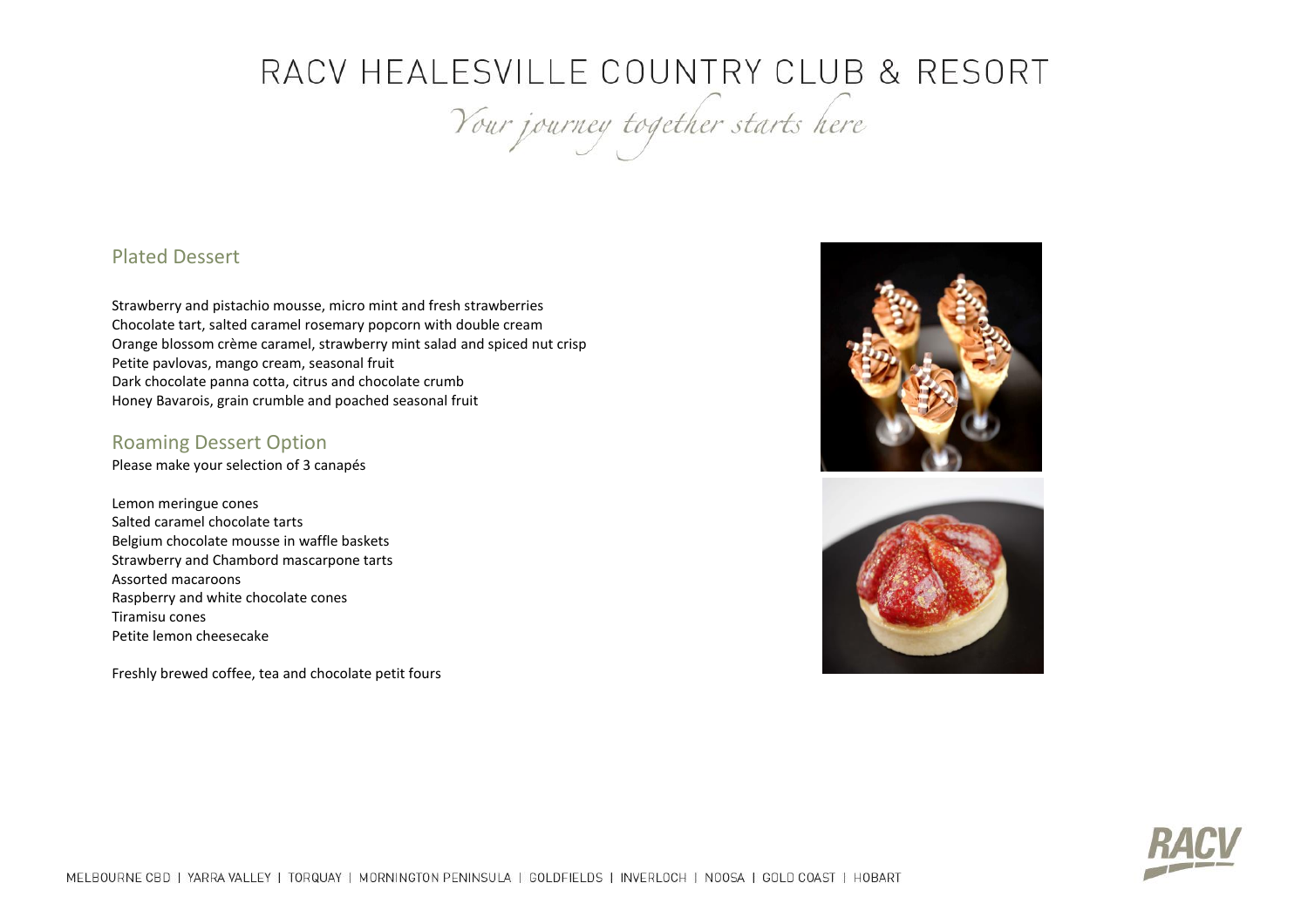Your journey together starts here

### **Platters**

Please note these dishes are served platter style and are a shared offering; each platter will accommodate 8 -10 guests.

Fruit Platters \$8.00 per person ~ Seasonal melons, strawberries and pineapple Mezze Platters \$10.00 per person ~ Selection of three dips with Turkish bread, ciabatta, herb focaccia and grissini Antipasto Platters \$12.50 per person ~ Cured meats, marinated vegetables, olives, melon and Yarra Valley Persian feta Cheese Platters \$16.50 per person ~ Three classic Australian cheeses with mixed dried fruit, lavosh bark, crackers and quince paste

### Children's Menu - \$40 per child

We have a child friendly menu that is designed for children under 12 years of age. This menu package includes 1 main course and 1 dessert, Soft drink and juices package included Please ask your Wedding Coordinator for the full children's menu

Supplier Meals - \$30 per supplier

Chef's selection main course Soft drink included

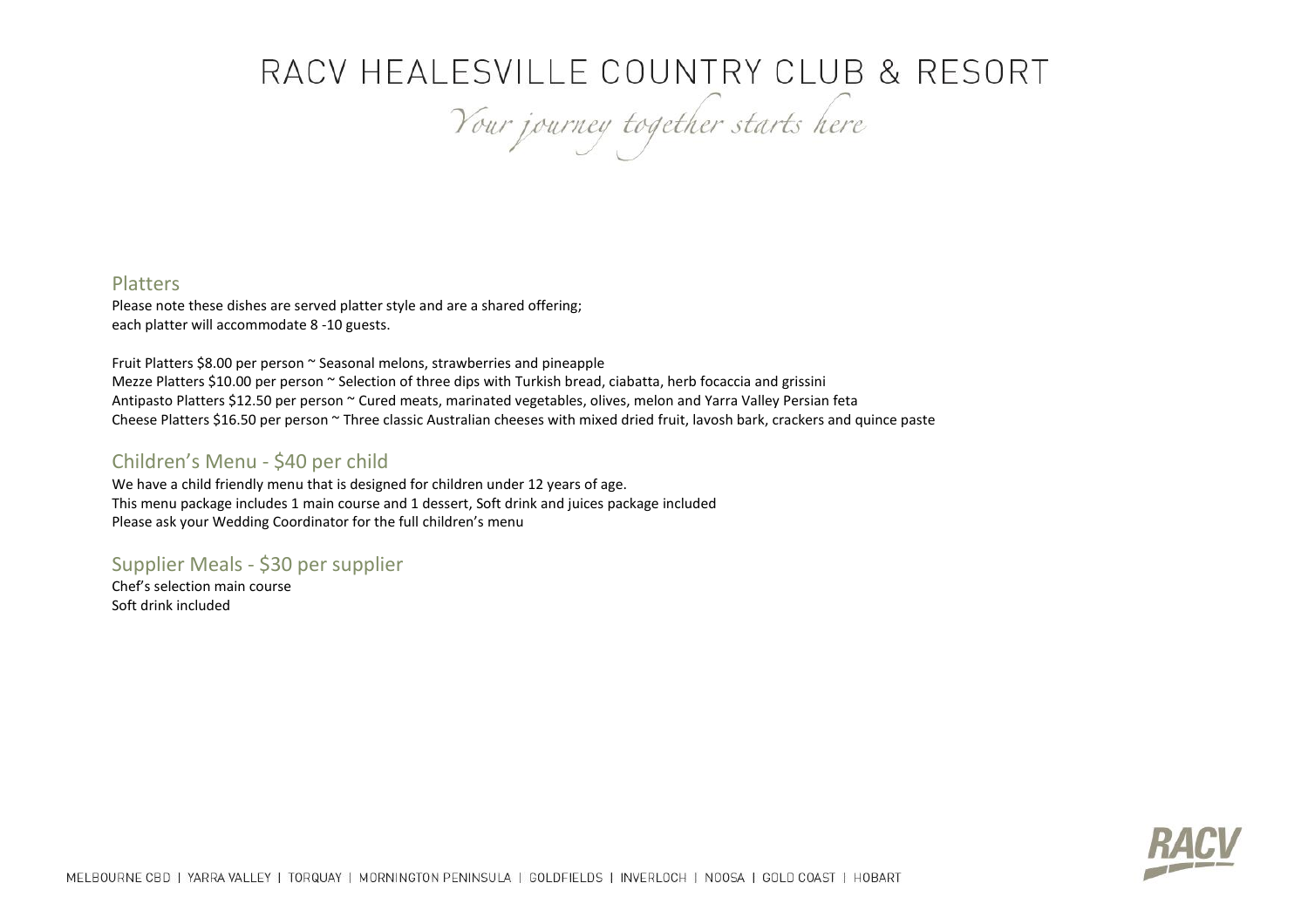Your journey together starts here

### Beverage Packages

### **Standard**

De Bortoli Jean Pierre Sparkling De Bortoli Willowglen Chardonnay De Bortoli Willowglen Semillon Sauvignon Blanc De Bortoli Willowglen Shiraz Cabernet Tap Beer: Furphy Refreshing Ale, Byron Bay Lager, Hahn Light Soft drinks and juice

### Deluxe

Rococo NV Blanc de Blanc Yering Station Chardonnay Dominique Sauvignon Blanc Yering Station Pinot Noir Sticks Cabernet Sauvignon Tap Beer: Furphy Refreshing Ale, Byron Bay Lager, Hahn Light Deluxe bottled beers: Crown Lager and James Boags Premium Soft drinks and juice

### Premium

Yarrabank Cuvee Sparkling Tarrawarra Estate Chardonnay Rochford Sauvignon Blanc Tarrawarra Estate Pinot Noir Rochford 'la Droite' Merlot Cabernet Franc Tap Beer: Furphy Refreshing Ale, Byron Bay Lager, Hahn Light Premium bottled beers: Corona and Heineken

Add Package extension Half hour beverage extension \$5per person ~ One hour beverage extension \$10per person



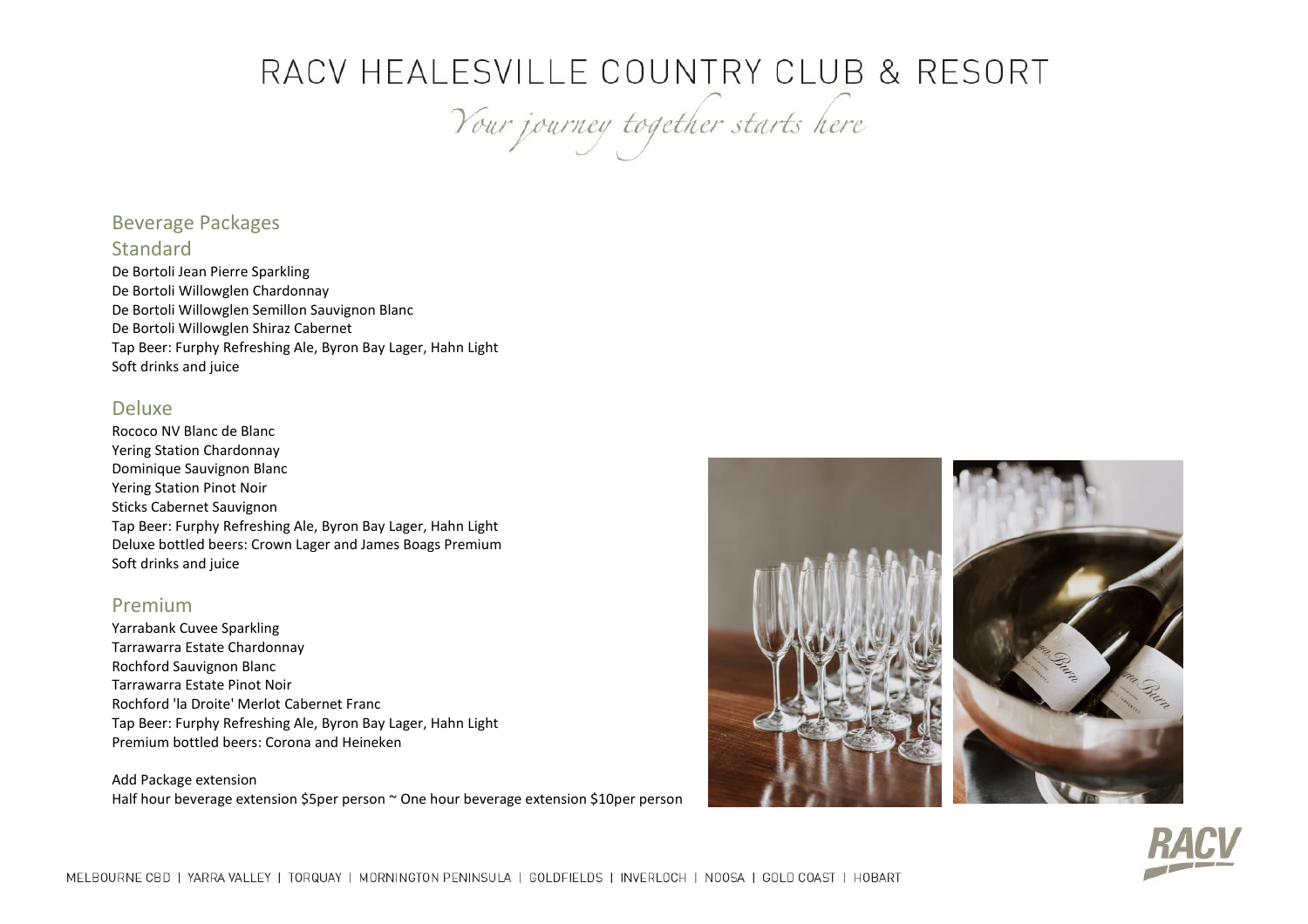Your journey together starts here

All wines are subject to change depending on availability and vintage. ADD A LITTLE SOMETHING EXTRA…

### Accommodation

RACV Healesville Country Club &Resort provides a truly remarkable Yarra Valley accommodation experience for your guests. With 80 contemporary accommodation rooms offering private balconies with stunning mountain, garden or golf course views. Naturally room service, utilising the delicious local produce, is available. Extend your stay with us and let us help you make the most of your time in the Yarra Valley.

### Post Wedding Breakfast Celebration

Enjoy your first morning as a married couple with a breakfast celebration for yourself and your loved ones. Breakfast is included for guests staying in house.

### Wedding Menu Tasting

Once you've booked your wedding at RACV Club, why not come and try your menu before your wedding day. Bookings are essential and only offered on the seated plated wedding packages. Please contact your Wedding Coordinator for pricing and bookings\*.

### Pre-Wedding Dinner

Ask your Wedding Coordinator about holding a casual pre wedding dinner onsite, on the night before your wedding day.

### Hens Group

Treat your guests to an afternoon of indulgence at One Spa Healesville. Enjoy a Yarra Valley cheese board and sparkling wine in our relaxation lounge. Soothe tired hands and feet with a relaxing combination of exfoliation and massage.

### Golf Day

The perfect pre or post-wedding activity. Make the most of our pristine golf course with your guests. Please contact your Wedding Coordinator for pricing and availability.